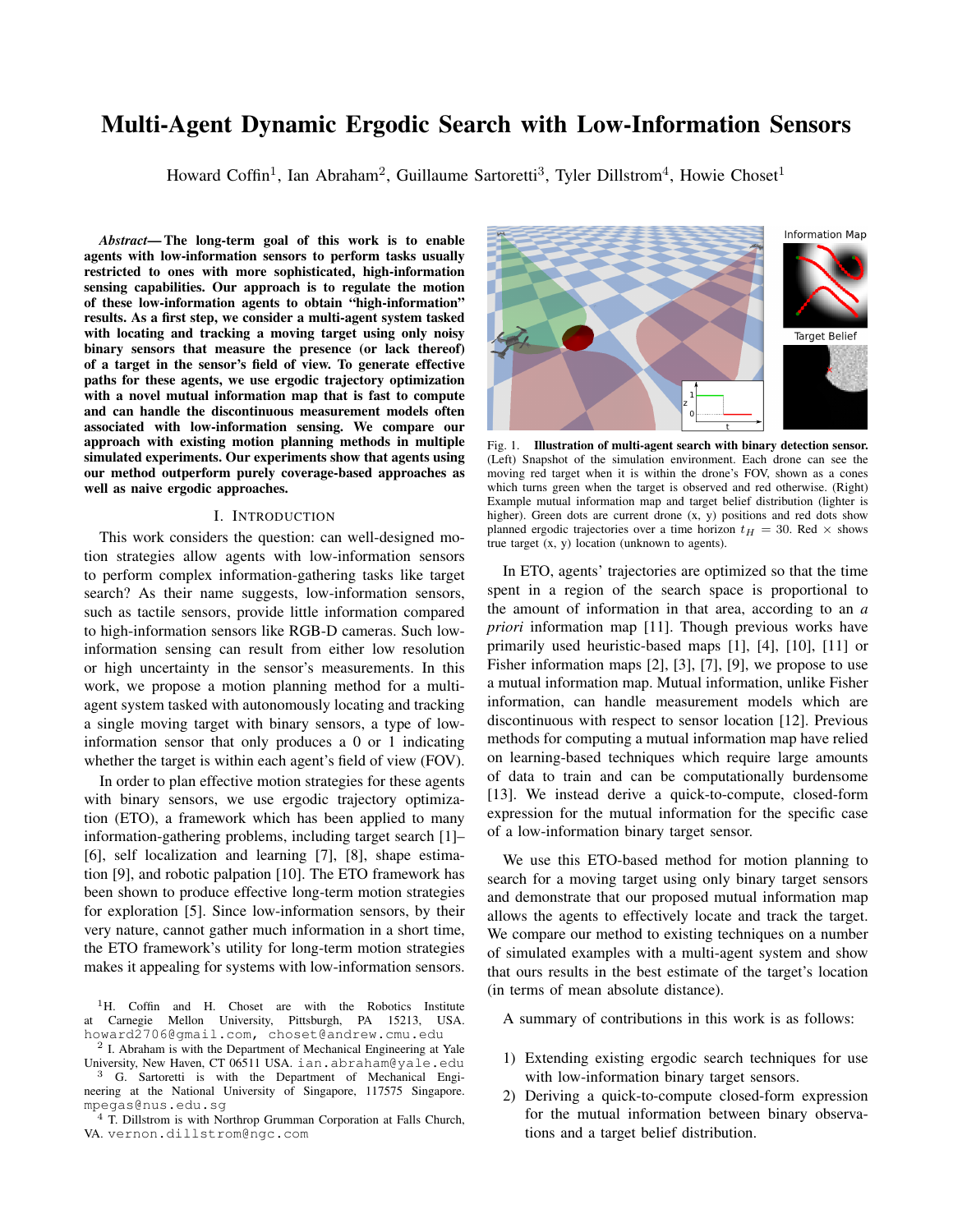# **II. RELATED WORKS**

## A. Low-Information Sensors

Often, simpler, low tech sensors can be cheaper or more reliable than sensors which provide higher quality information. For example, while a high-resolution camera could provide lots of information about a persons location in its field of view, it might cost more than the rest of the robot and still fail when lighting is poor. A pyro-electric infrared sensor is both cheap and requires no lighting at all to detect a person, though the information gained from a detection is significantly lower.

For these reasons, low-information sensors have widely been used in various robotics-related domains. Acoustic binary proximity sensors, pyro-electric infrared sensors, and moving target indicators are often used in static wireless sensor networks to track moving objects in a fixed region which are used in applications such as disaster relief and surveillance [14]–[20]. Gas sensors have been used on teleoperated mobile robots to locate hazardous gas leaks [20], and tactile sensors have been used for SLAM with fixed agent trajectories [21], [22]. In contrast to these works, which are concerned with statically placed sensors or human controlled agents, we focus on autonomous agents, more in line with works like [9]. The work in [9] considers the active non-parametric shape estimation problem with a tactile sensor, but relies on a learned collision likelihood distribution to smooth out discontinuities resulting from the sensor only measuring contact or no contact. In this work, we present a method that is indifferent to discontinuities, allowing us to use an exact measurement model and avoid the parameter tuning required in most learning-based approaches.

# **B.** Information Theoretic Planning

Information theoretic planning has been considered for many different information gathering problems and has been particularly successful at addressing the target search problem, where agents are tasked with locating and tracking a moving target. With these methods, agents are controlled so that sensor measurements they take are likely to reduce uncertainty about the target location [23]. In [15], the authors use a particle filter based estimate of  $\alpha$ -mutual information (Rényi information) for static but configurable binary sensors to create short time horizon plans for target tracking. Other works consider information maximizing control methods for mobile agents using various types of sensors [23], [24]. However, these works run into a fundamental problem with information-maximizing strategies; the computation time for both mutual information and Rényi information scale exponentially with the number of agents and the time horizon for planning. Due to computational constraints, these early works choose actions over a maximum time horizon of two, leading to myopic behavior that can result in failure to locate targets.

Recent works have developed less greedy methods using combination of computationally cheaper approximations of the information gain and more efficient planning methods. In [25], the authors derive an approximate form for the

mutual information when the measurement model is Gaussian, and alleviate some of the issues of greedy planning by carefully choosing the set of motion primitives to avoid considering primitives which collect similar information. Other works consider sample-based planning techniques for information acquisition over long time horizons [26], [27]. Dames [28] considers many ways to make computing the mutual information more computationally feasible—for example, the use of an adaptive cellular representation for the target belief distribution. However, these works do not get over the fundamental scaling issues of information maximization.

## C. Ergodic Search

Ergodic search is another technique that has been applied to the target search problem. In the ETO framework, trajectories are optimized so that the agents visit areas of the search space with a frequency proportional to the amount of information in that area, according to a static information map [11]. This search strategy allows for the planning of long-time horizon trajectories which balance between exploitation of areas of high information and exploration of low-information regions, even when the distribution of information is highly non-convex [5]. Because the information map is static (at least over the course of one planning step), it does not fully consider how every measurement interacts with the others like purely information-based approaches. However, computation of the ergodic metric scales linearly instead of exponentially like most information metrics, allowing it to be used with more agents and longer planning horizons.

In  $[1]$  and  $[4]$ , the authors use this framework for target search with a heuristic-based map defined by the target belief distribution. In this work, we show that using the target belief distribution as the information map is not always effective for binary sensors as just maximizing the likelihood of observing the target may not be enough to get a good estimate of its location. Both [3] and [2] consider sensors with non-linear measurement models and use ETO with a information map defined using the Fisher information matrix determinant in order to get more informative measurements. Though maximizing the Fisher information is desirable, as it can be used to derive a lower bound for the variance of an unbiased estimator for a target location [12], it requires the measurement model to be differentiable. Otherwise, the Fisher Information does not exist at every point. For the binary sensors considered in this paper, using Fisher information is particularly impractical as it is always either zero or undefined.

#### **III. PROBLEM SETUP**

In this section, we describe the method used to actively search for and localize a moving target. We first define the target dynamics and the measurement model of the binary sensors used to track the target. Then, we describe the model predictive control procedure we use to optimize the ergodic metric, the cost function associated with ETO.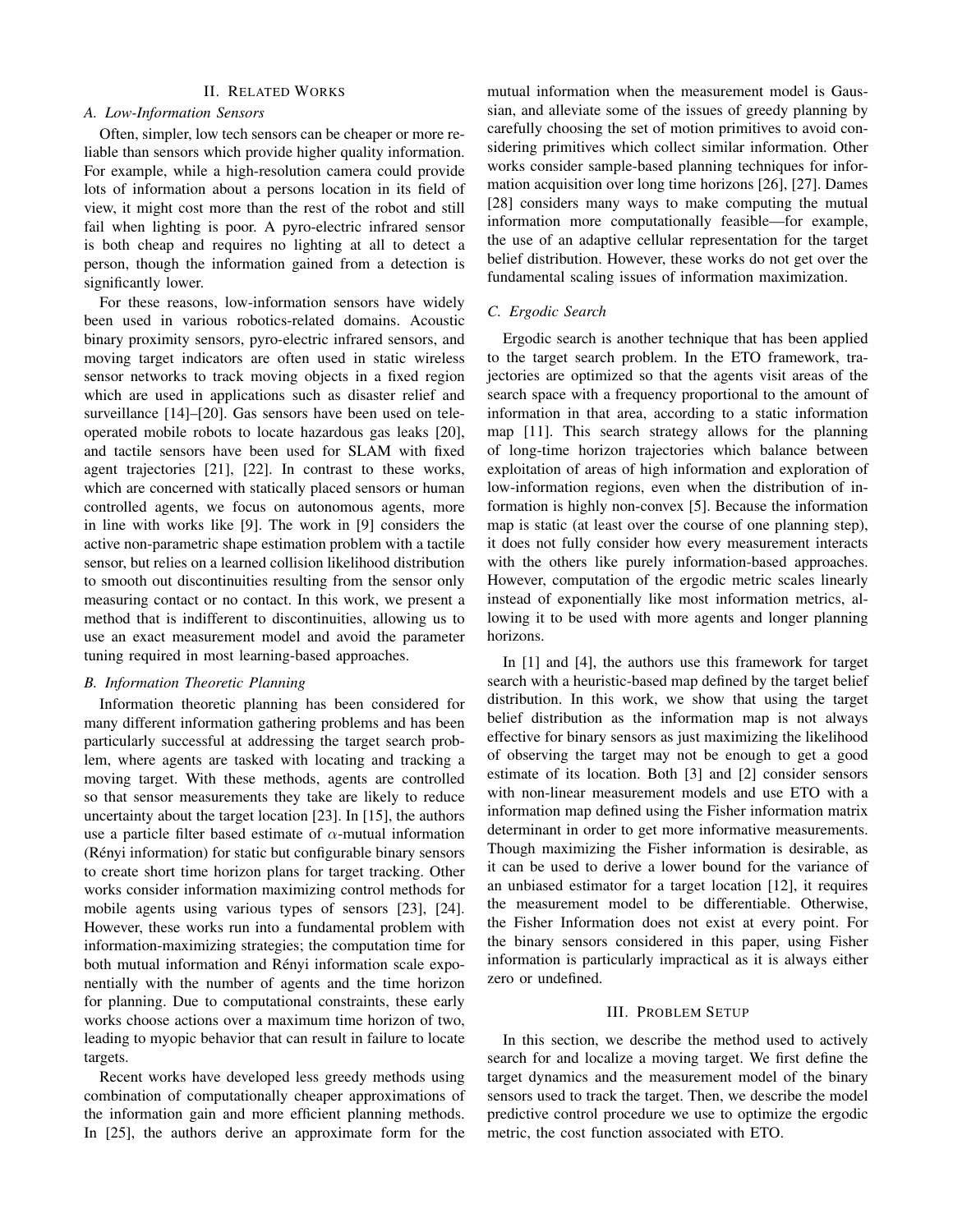# A. Target Tracking

Let  $y_t \in \mathcal{Y}$  be the target's state at time t, where  $\mathcal{Y}$  is the set of all possible target states; in this paper, where we are tracking a single target in the plane,  $\mathcal{Y} \subset \mathbb{R}^2$ . Note that if the target is a point mass, then  $y_t$  is simply the location of that point, and if the target is a disk (as in Figure 1),  $y_t$  is some reference point on the disk, e.g., its center. Furthermore, let  $g(y_{t+1}|y_t)$  be the probability density function representing the non-adversarial, stochastic dynamics of the target.

In order to locate the target, each agent (enumerated as  $i \in \{1, \ldots, N\}$  has a binary sensor which outputs stochastic measurements  $z_{i,t} \in \{0,1\}$  indicating the presence of the target in the sensor's FOV. The state of agent  $i$  at time  $t$  is  $x_{i,t} \in \mathcal{X}$ , where X is the set of achievable agent states, and we call  $S(x_{i,t}) \subseteq \mathcal{Y}$  the agent's sensor footprint, which gives the set of target locations within the sensor's FOV when the agent is at  $x_{i,t}$ . We also define  $T, F \in [0,1]$  as the true and false positive rates of the binary sensors, giving us the following measurement model:

$$
z_{i,t} \sim \begin{cases} \text{Bernoulli}(T) & \text{if } y_t \in S(x_{i,t}) \\ \text{Bernoulli}(F) & \text{if } y_t \notin S(x_{i,t}). \end{cases} \tag{1}
$$

Let  $h(z_{i,t}|y_t; x_{i,t})$  be the probability mass function associated with the distribution for  $z_{i,t}$ . Note that  $h(z_{i,t}|y_t;x_{i,t})$  is conditioned on  $y_t$  since this value is unknown to the agents, but parameterized by  $x_{i,t}$ , which is known.

During target search, we keep track of a target belief distribution with density  $b(y_t|z_{0:t}; x_{0:t})$ , where  $z_{0:t}$  $[z_{0,0}, \cdots, z_{N,t}]$  is a vector of all the past observations and similarly  $x_{0:t} = [x_{0,0}, \dots, x_{N,t}]$  is a vector of all past agent positions, using the standard recursive Bayes filtering equations (see [29] for details).

#### **B.** Ergodic Trajectory Optimization

In ETO, the spatial statistics of agents' trajectories are optimized to cover  $X$  proportional to an *a priori* information map  $\Phi : \mathcal{X} \to \mathbb{R}^+$  [11]. We assume that the state of the agent evolves according to the discrete time dynamics

$$
x_{i,t+1} = f(x_{i,t}, u_{i,t}),
$$
\n(2)

where  $u_{i,t} \in \mathcal{U}$  is the control input for agent i at time t. The spatial statistics of the agents' joint trajectory over a time horizon  $t_H$ ,  $\mathbf{x} = [x_{0,t}, \dots, x_{N,t+t_H-1}]$ , are defined as

$$
C(x) = \frac{1}{Nt_H} \sum_{i=1}^{N} \sum_{\tau=t}^{t+t_H-1} \delta(x - x_{i,\tau}),
$$
 (3)

where  $\delta$  is the Dirac-delta function. In [11], the authors define the ergodic metric  $\mathcal{E}(\mathbf{x})$ , which compares the spatial statistics C with the information map  $\Phi$ , i.e.,

$$
\mathcal{E}(\mathbf{x}) = \sum_{k \in \mathbb{Z}^{*n}} \Lambda_k |c_k - \phi_k|^2,
$$
 (4)

where  $c_k$  and  $\phi_k$  are the kth Fourier components of C and  $\Phi$  respectively, and  $\Lambda_k$  are weights which put emphasis on lower-order fourier coefficients [11]. Similarly to [7], we



Fig.  $2$ . Components for calculating the mutual information map. (a) Sensor footprint mask  $M(y)$  for a rectangular sensor footprint, (b) Current belief about target location  $b(y)$ , (c)  $\mu(x)$  calculated using Equation 16 (shown projected onto Y), (d)  $I_x(y; z)$  calculated using Equation 9 (shown projected onto  $V$ )

optimize the joint controls  $\mathbf{u} = [u_{0,t}, \cdots, u_{N,t+t_H-1}]$  in a receding horizon fashion with the optimization

$$
\mathbf{u}^* = \arg\min_{\mathbf{u}} \mathcal{E}(\mathbf{x}) + \sum_{i} \sum_{t} u_{i,t}^\top R u_{i,t}
$$
  
subject to  $x_{i,t+1} = f(x_{i,t}, u_{i,t})$  and  $l(\mathbf{x}, \mathbf{u}) \le 0$  (5)  
with initial condition  $x_{0,0}, \dots, x_{N,0}$ ,

where  $R$  is a matrix that penalizes control effort and  $l$  is a set of inequality constraints on the trajectory and controls e.g., inter-agent distance and control saturation.

There exists many different methods for performing this optimization [3], [7], [30]. We solve Equation 5 using the automatic differentiation library CasADi [31]. An example trajectory with  $t_H = 30$  is shown in Figure 1.

## IV. INFORMATION MAP WITH BINARY TARGET SENSORS

Now, we derive an information map for a binary target sensor to use with ETO. We first give some background on mutual information. Then, we show how a closed form expression for both metrics can be derived and used to compute corresponding information maps.

#### A. Mutual Information

Mutual information is a commonly used measure for information in the target search problem [24]–[26], [28]. The mutual information between an observation  $z$  and the target belief for  $y$  when an agent is at state  $x$  is

$$
I_x(y; z) = \mathbb{E}_{h(z;x)}[D_{KL}(b(y|z;x) || b(y))]
$$
  
=  $D_{KL}(p(y, z;x) || b(y)h(z;x))$  (6)  
=  $H(y) - H(y|z;x)$ ,

where  $E$  is the expected value,  $D_{KL}$  is the Kullback-Leibler (KL) divergence, and  $H$  is the Shannon entropy [12]. It can be viewed both as a measure for how dependent the target location  $y$  and an observation  $z$  are (line 2 of Equation 6) and as the expected reduction in uncertainty in  $y$  from making an observation  $z$  (line 3 of Equation 6). We can simply normalize  $I_x(y; z)$  over X to create an information map to use with ETO,

$$
\Phi(x) = \frac{I_x(y;z)}{\int_{\mathcal{X}} I_{x'}(y;z)dx'}
$$
\n(7)

## B. Derivations and Computation for a Binary Sensor

In this subsection, we discuss the computation of information maps based on the mutual information which can be used with ETO to produce effective search trajectories. We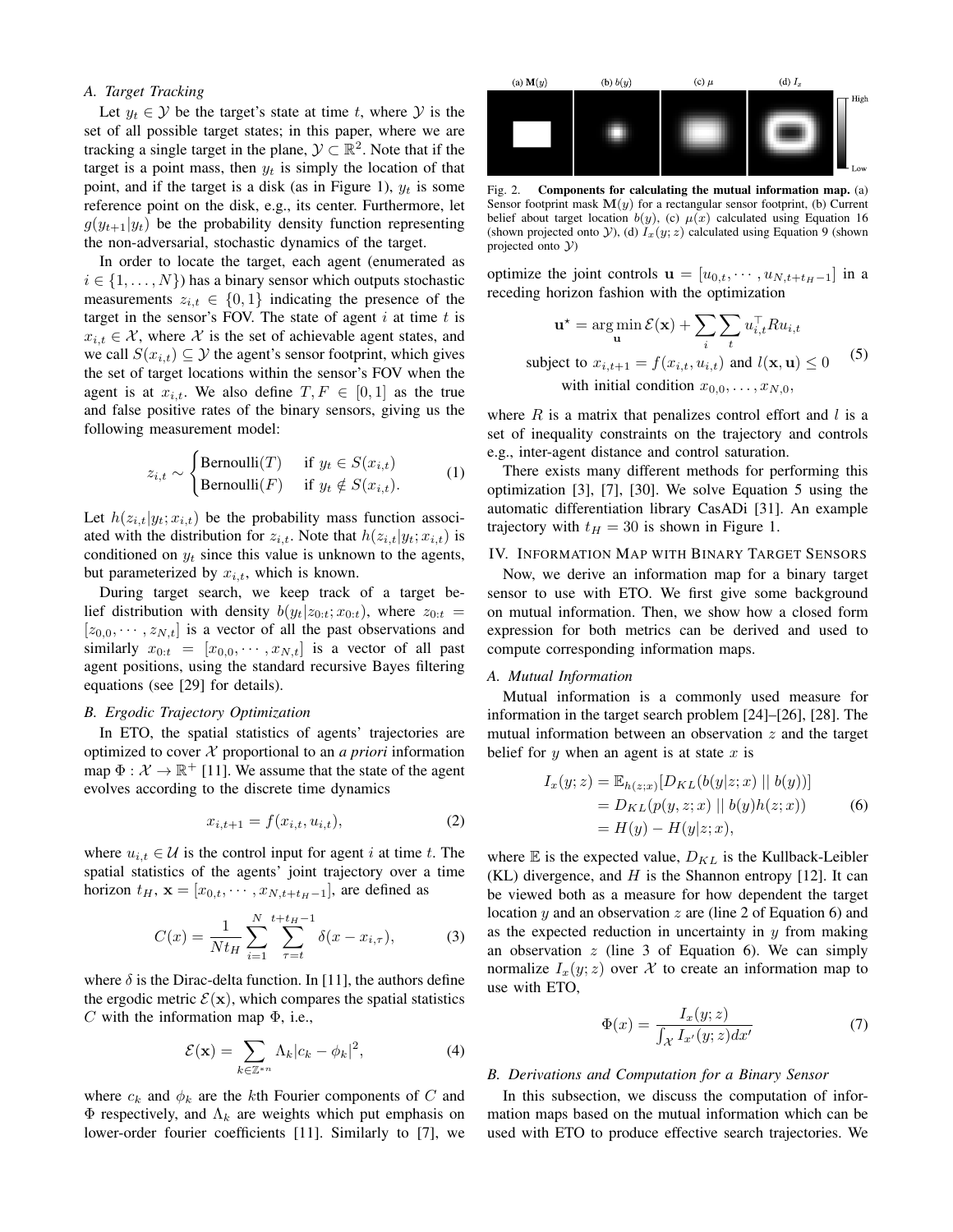first define  $\mu(x)$  to be the measure of the set  $S(x)$  (the sensor footprint) over the target belief distribution, i.e.,

$$
\mu(x) = \int_{S(x)} b(y) dy.
$$
 (8)

*Proposition 1:* For the binary measurement model described in Equation 1, the mutual information (Equation 6) between a sensor observation  $z$  and the target belief distribution for  $y$  when an agent is in state  $x$  is

$$
I_x(y; z) =
$$
  
\n
$$
\mu(x) \left( T \log \left( \frac{T}{p_1} \right) + (1 - T) \log \left( \frac{1 - T}{p_0} \right) \right) +
$$
  
\n
$$
(1 - \mu(x)) \left( F \log \left( \frac{F}{p_1} \right) + (1 - F) \log \left( \frac{1 - F}{p_0} \right) \right),
$$
\n(9)

where  $p_1 = T\mu(x) + F(1 - \mu(x))$  and  $p_0 = 1 - p_1$  are the believed probabilities of observing a 1 and 0 respectively.

*Proof:* We start with the definition of mutual information using KL divergence in Equation 6 and rewrite it to use the conditional distribution of  $z$  on  $y$ .

$$
I_x(y; z) = D_{KL}(b(y, z; x) || b(y)h(z; x))
$$
  
= 
$$
\int_{\mathcal{Y}} \sum_{z \in \{0, 1\}} p(y, z; x) \log \left( \frac{p(y, z; x)}{b(y)h(z; x)} \right) dx
$$
  
= 
$$
\int_{\mathcal{Y}} \sum_{z \in \{0, 1\}} h(z|y; x) b(y) \log \left( \frac{h(z|y; x)}{h(z; x)} \right) dx.
$$
 (10)

Then, we can write  $h(z; x)$  in terms of  $\mu(x)$ , T, and F using Equation 1 and the law of total probability.

$$
h(z = 1; x) = \int_{\mathcal{Y}} h(z = 1|y; x) b(y) dy
$$
  
=  $T \int_{S(x)} b(y) dy + F \int_{S^c(x)} b(y) dy$  (11)  
=  $T\mu(x) + F(1 - \mu(x)) := p_1$   

$$
h(z = 0; x) = 1 - h(z = 1; x)
$$
  
=  $1 - T\mu(x) - F(1 - \mu(x)) := p_0$  (12)

where  $p_1$  and  $p_0$  are defined for notational convenience and  $S^{c}(x)$  is the set complement of  $S(x)$ . Then, by splitting up the integral over  $Y$  in Equation 10 by  $S(x)$ , we get

$$
I_x(y; z) =
$$
  
\n
$$
\int_{S(x)} b(y) \left[ T \log \left( \frac{T}{p_1} \right) + (1 - T) \log \left( \frac{1 - T}{p_0} \right) \right] dy +
$$
  
\n
$$
\int_{S^c(x)} b(y) \left[ F \log \left( \frac{F}{p_1} \right) + (1 - F) \log \left( \frac{1 - F}{p_0} \right) \right] dy.
$$
\n(13)

Since all the variables in the square brackets are constant with respect to y, we can substitute in the definition for  $\mu(x)$ to get the final expression in Equation 9.

Writing  $I_x(y, z)$  in terms of  $\mu(x)$  is important because, when  $S(x)$  is a fixed shape (i.e., it doesn't rotate or scale) which translates around the search space,  $\mu(x)$  can be efficiently computed using image convolution. To give



Fig. 3. ETO pipeline for target search. The ergodic search algorithm is initialized with a uniform information map  $\Phi$  which is used to provide an initial exploratory control signal to the agents subject to the optimization described in (5). Subsequent binary sensor measurements acquired through exploration are used to filter the belief over the targets which is used to reconstruct  $\Phi$  according to Eq. 9.

a mathematical definition for a fixed shape, we start by defining the projection function  $\mathcal{P}(x) : \mathcal{X} \to \mathcal{Y}$ , which maps x to its projection on  $\mathcal Y$  (e.g., if  $y = (y_1, y_2)$  and  $x = (y_1, y_2, y_1, y_2, x_5, x_6)$  then  $\mathcal{P}(x) = (y_1, y_2)$ . Then,  $S(x) = S_{\mathcal{P}}(\mathcal{P}(x))$  is a fixed shape iff for all  $x, y_1, y_2$ 

$$
y_1 \in S_{\mathcal{P}}(\mathcal{P}(x)) \iff y_1 + y_2 \in S_{\mathcal{P}}(\mathcal{P}(x) + y_2).
$$
 (14)

This definition captures the idea that  $S(x)$  only translates with  $\mathcal{P}(x)$  and allows us derive a formula for  $\mu(x)$ . From  $S_{\mathcal{P}}$ , we define the mask

$$
\mathbf{M}(y) := \mathbf{1}[y \in S_{\mathcal{P}}(\mathbf{0})],\tag{15}
$$

where  $1$ [ $\cdot$ ] is the indicator function. This allows us to calculate  $\mu(x)$  as

$$
\mu(x) = \int_{S(x)} b(y) dy = \int_{\mathcal{Y}} \mathbf{M}(y - \mathcal{P}(x)) b(y) dy
$$
  
=  $(\mathbf{M} * b)(\mathcal{P}(x)),$  (16)

where  $*$  is the convolution operator. Using a grid based representation of the target belief distribution and the sensor footprint mask, we can use image convolution to efficiently calculate  $\mu(x)$  for all values of x on the grid. Figure 2 shows an example where the sensor footprint is a rectangle. Once we have  $\mu(x)$ , we can calculate  $I_x(y; z)$  using Equation 9.

## V. RESULTS

In this section, we compare the performance of our method to a naive ETO implementation and to Boustrophedon decomposition [32] (i.e., "lawnmower" coverage). Additionally, we examine how our method fares as the number of searching agents varies and show that the information map used with ETO can have even more effect on the search performance than the quality of the sensor data received.

#### A. Experimental Setup

Figure 3 illustrates the pipeline used for the ETO based algorithms. The information map  $\Phi$  is initially generated as a uniform distribution over the space. At each timestep, each agent moves according the commanded controls based on the initial information map. As the agents move about, they take a binary observation, which are used to update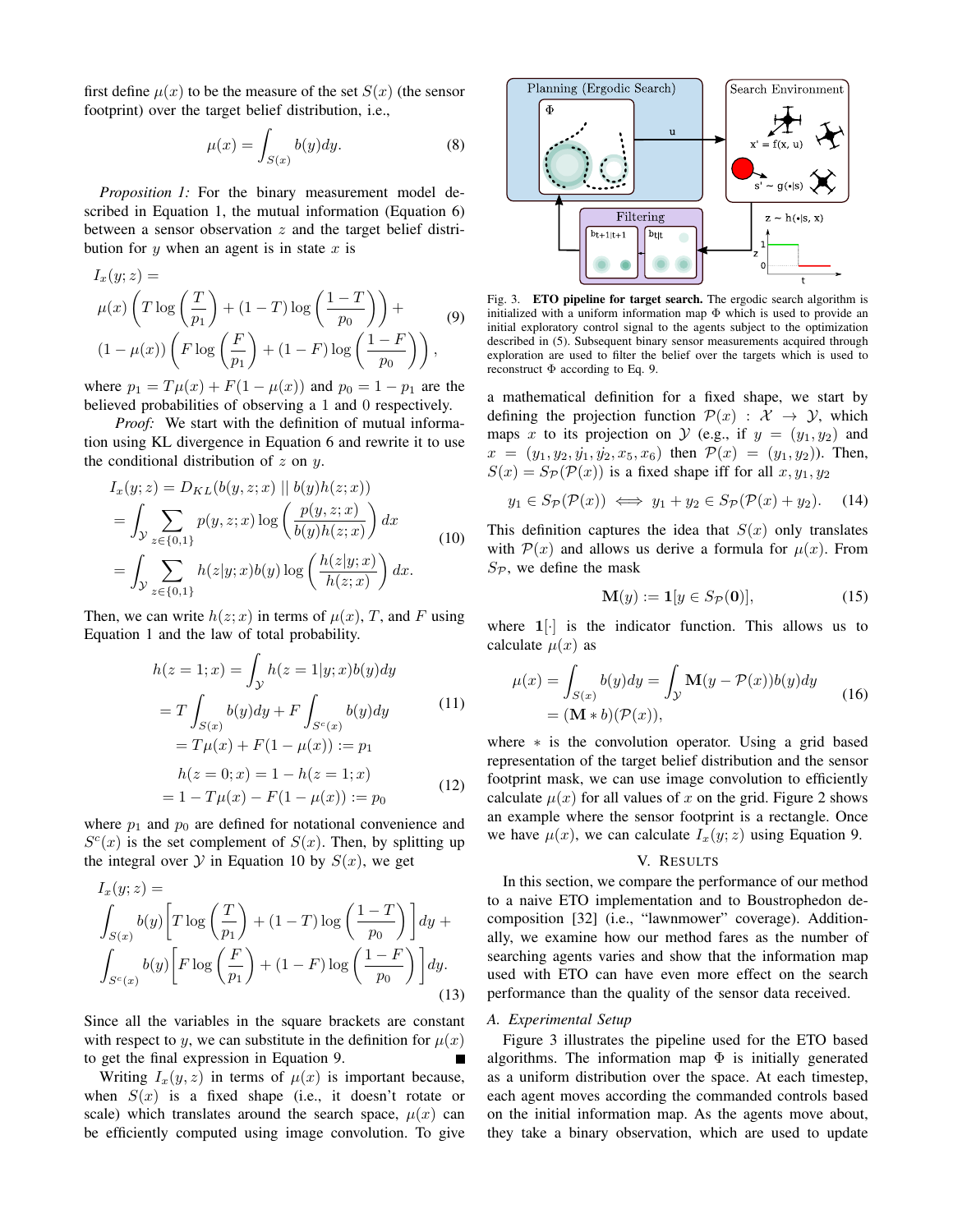

Fig. 4. Search comparisons and multi-agent contributions. (Left) Average MAD of the three algorithms  $\pm$  two standard errors. Our method (MI-ETO) quickly localizes the targets and hones in on their location, as can be seen by the sharp decrease in MAD and low steady state MAD once the targets have been found. (Right) Average MAD of the MI-ETO algorithm  $\pm$  2 standard errors with varying numbers of agents. As can be expected, more agents results in better localization but the increase is diminishing; the difference between 1 and 2 agents is much greater than 2 to 3.

the belief about the target's location using a particle filter. Finally, the new belief is used to update the information map  $\Phi$  according to Eq. 9 which is then inputted into ETO to plan agent trajectories and output corresponding controls. In Boustrophedon decomposition, the trajectories of the agents are fixed to the lawnmower patterns so no replanning is necessary.

To compare performance, we use mean absolute distance (MAD). For a belief  $b$ , MAD is defined as

$$
\int_{\mathcal{Y}} b(y_t) \, ||y_t - y_t^*||_2 \, dy,\tag{17}
$$

where  $y_t^*$  is the true location of the target and  $||y_t - y_t^*||_2$  is the euclidean distance between the state  $y_t$  and the true state  $y_t^*$ . For the particle filter implementation of the belief used in this work, this is calculated as

$$
\sum_{i} w_i ||y_i - y_t^*||_2, \tag{18}
$$

where  $y_i$  is particle *i*'s state and  $w_i$  its corresponding weight. MAD is low when the belief is dense near the true target state (i.e., all the particles are near the true state).

For all the experiments done, the true positive rate  $T$  and false positive rate  $F$  are set to 0.8 and 0.01 respectively. The search space is a 6 by 6 meter area, and the belief is initialized to a uniform distribution over the space. The agents can move up to 5 m/s and the targets move according to a random walk with a maximum velocity of 0.15 m/s. The field of view of each of the agents is a circular area centered directly below them with radius 0.577 m.

#### **B.** Comparisons between Algorithms

The three algorithms compared are as follows: 1. MI-ETO: ETO with our mutual information-based information map generated using Equation 7; 2. B-ETO: Naive implementation of ETO, where the the information map is simply the belief  $b(y_{t+1}|z_{0:t};x_{0:t})$  (i.e., not using any informationlike measure and simply exploring high likelihood areas); 3. Lawn: Agents move back and forth across the search space, covering the whole space but not spending additional time in any one area.

Figure 4 shows the average MAD from 40 simulated trials of each algorithm. As can be seen, the **Lawn** algorithm



Fig. 5. Comparison with high information sensors. (Left) RMSE  $\pm 2$  SE for both higher-information sensors with **B-ETO** (HI) and low-information sensor with **MI-ETO** (LI). The number next to HI is the value of  $\sigma^2$ . (Right) Entropies  $\pm 2$  SE for high and low information sensors. Using MI-ETO with a low-information sensors starts to outperform B-ETO with the higher-information sensors at around  $\sigma^2 = .5$ .

performs the worst as it is not able to take advantage of previously obtained observations. Additionally, the agents do not revisit areas previously covered, meaning that even when the target is detected it is not necessarily tracked afterwards. The **B-ETO** algorithm performs slightly better but still has a high steady-state MAD as the agents are not using an information-based search strategy. Without using mutual information, the agents' sensor observations are not as useful as the MI-ETO algorithm. The reason for the disparity between the two ETO algorithms is the binary sensing modality. As can be seen in Figure 2, the information gained by the binary sensors is actually quite low when the agents is directly over an area of high belief, and instead is maximized when  $\mu(x)$  is about 0.5. In fact, without providing a full proof due to space constraints, it can be shown that Equation 9 is maximized when  $\mu(x)$  is between .5 and  $1/e$ (Euler's number) depending on the values of the true and false positive rates  $T$  and  $F$ . This means that the **B-ETO** is often sending agents to locations with too high a density and therefore doesn't gain as much information.

#### C. Varying the Number of Agents

Now, we look at how **MI-ETO** performance changes as the number of searching agents varies. The data is collected over 40 simulated trials with each number of searching agents. Illustrated in Figure 4, MI-ETO performs significantly worse with one and two agents and that the increased performance diminishes as the number of agents increases (e.g., the difference between 1 and 2 agents is much greater than between 3 and 4). This is an expected result since, as the number of agents increases, the agents' field of views will inevitably overlap during the search process and therefore the information gained by each individual agent will decrease thus reducing efficacy of each contributing agent.

## D. Comparison to a High Information Sensor

Here, we show that planning can have a greater effect on the search performance than sensor quality alone. We compare MI-ETO to B-ETO with varying levels of sensor quality (i.e., noise levels). While the agents using **MI-ETO** still receive only binary observations, the B-ETO agents additionally observe  $\hat{y} \sim \varphi$ . For a true detection,  $\varphi$  represents an estimated location of the target (e.g., from a lidar detector) and is defined by a multivariate normal distribution with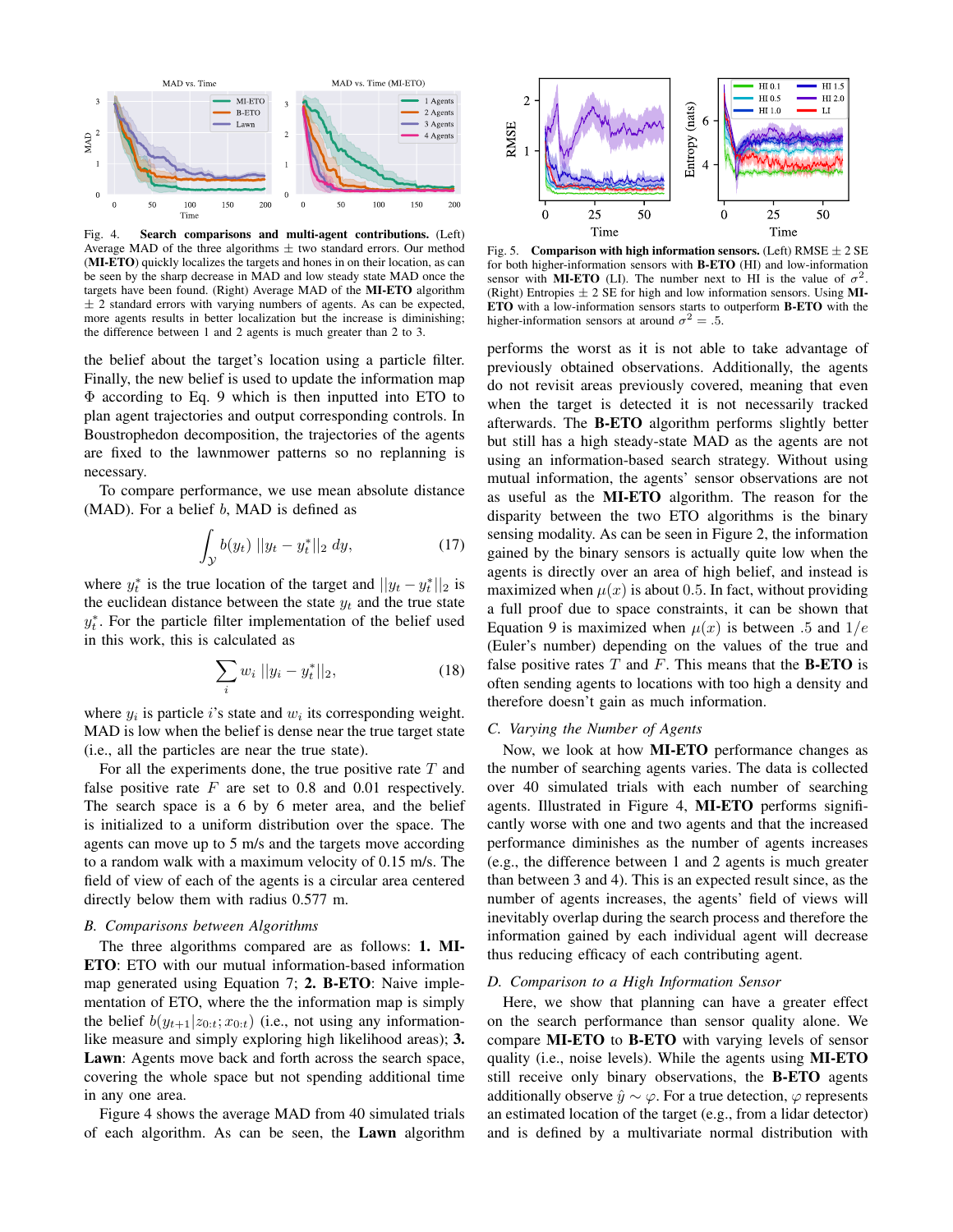

Fig. 6. Camera-based search and persistent tracking. (Left) Average RMSE from 10 runs using camera based object detection system from  $t =$ 300 to  $t = 1500$  (steady state tracking). **MI-ETO** performs significantly better than **B-ETO**. (Right) Snapshots of a "robot" with a rectangular sensor footprint localizing a moving target. The top image in each pair shows the information map (lighter is higher). The bottom images show a contour plot of the target belief distribution (red lines) at each time step on top of the full image from the camera. Both images show the current agent location (orange dot), the current planned trajectory (blue), the sensor footprint (outline shown as green rectangle), and the true target position (red  $\times$ ).

mean  $y_{i,t}$  (the true location of the target) and  $\sigma^2$  variance in each independent direction (i.e., a diagonal covariance matrix). For a false positive detection,  $\varphi$  is a uniform distribution over the agent's FOV. If the two algorithms were equal, the agents using **B-ETO** would have a significant advantage due to the additional information provided by their sensors.

In Figure 5, we vary  $\sigma^2$  and show that at around  $\sigma^2 =$ .5 MI-ETO starts to outperform B-ETO in terms of both root-mean-sqaured-error (RMSE) and entropy despite using lower-information sensors (30 trials of each  $\sigma^2$  value are done). Note that RMSE is calculated similar to MAD given by

$$
\sqrt{\int_{\mathcal{Y}} b(y_t) ||y_t - y_t^*||_2^2 dy}.
$$
 (19)

The difference between the compared algorithms is even more apparent when we look at the entropy of the belief distribution. This data demonstrates that effective search planning can be as or even more important than the quality of the sensor data being received.

### E. Results with a Camera-Based Object Detection System

In this subsection, we show results using a webcam-based object detector to demonstrate that MI-ETO still outperform the naive **B-ETO** when some of the assumptions are broken; neither the stochastic dynamics of the target  $g(y_{t+1}|y_t)$  nor the sensor's measurement model (parameterized by  $T$  and  $F$ ) are known.

The target is a red object which is moved around by a person, and the image classifier predicts either a 0 or a 1 depending on whether there is a sufficiently red object within the cutout (see Fig. 6). On 20 training images collected prior to the trials, the classifier had a 99.5% true positive rate and a 0.7% false positive rate, so we use  $T = .995$  and  $F = .007$ . To mimic a real robot moving around with a camera, we allow the classifier to see and move a rectangular cutout from the full webcam image. Figure 6 shows three timesteps from a single trial. The search space and state space are both the  $[0, 1] \times [0, 1]$ , where  $(0, 0)$  is the bottom left of the full

image and  $(1, 1)$  is the top right. The initial belief is set to the uniform distribution, and the target's dynamics are assumed to be a zero mean Gaussian which is uncorrelated over time.

Though the values of  $T$  and  $F$  are overly optimistic due to the relatively small training set and the assumed motion model is not realistic for a person trying to move an object around randomly, we still see notable improvement in tracking performance by using the information based map as can be seen in RMSE plot in Figure 6. This is a direct result of MI-ETO better leveraging search over a more appropriate information map for the low-information sensor.

## VI. CONCLUSION

In this paper, we illustrate that low-information sensors can be used to perform complex information gathering tasks by using effective planning techniques. This is demonstrated in the results, which show that using mutual information for the information map for low-information (binary) sensors results in improved search performance compared to existing approaches. In addition, we show that effective planning and search-based methods provided by ergodic trajectory optimization and intelligently constructed information maps enables low-information sensors to perform comparably to high-information sensors. In future works, we would like to explore generalizing this method for use with a heterogeneous swarm of agents and consider other low-information sensing modalities.

#### **REFERENCES**

- [1] G. Mathew, A. Surana, and I. Mezić, "Uniform coverage control of mobile sensor networks for dynamic target detection," in 49th IEEE Conference on Decision and Control (CDC), 2010, pp. 7292-7299.
- [2] A. Mavrommati, E. Tzorakoleftherakis, I. Abraham, and T. D. Murphey, "Real-time area coverage and target localization using recedinghorizon ergodic exploration," IEEE Transactions on Robotics, vol. 34, no. 1, pp. 62-80, 2017.
- [3] L. M. Miller and T. D. Murphey, "Optimal planning for target localization and coverage using range sensing," in 2015 IEEE International Conference on Automation Science and Engineering (CASE). IEEE, 2015, pp. 501-508.
- [4] E. Ayvali, H. Salman, and H. Choset, "Ergodic coverage in constrained environments using stochastic trajectory optimization," in 2017 IEEE/RSJ International Conference on Intelligent Robots and Systems (IROS). IEEE, 2017, pp. 5204-5210.
- [5] L. M. Miller, Y. Silverman, M. A. MacIver, and T. D. Murphey, "Ergodic exploration of distributed information," IEEE Transactions on Robotics, vol. 32, no. 1, p. 36-52, Feb 2016.
- [6] A. Prabhakar, I. Abraham, A. Taylor, M. Schlafly, K. Popovic, G. Diniz, B. Teich, B. Simidchieva, S. Clark, and T. Murphey, "Ergodic specifications for flexible swarm control: From user commands to persistent adaptation," Robotics: Science and Systems, 2020.
- [7] I. Abraham, A. Mavrommati, and T. Murphey, "Data-driven measurement models for active localization in sparse environments," in Proceedings of Robotics: Science and Systems, Pittsburgh, Pennsylvania, June 2018.
- [8] I. Abraham, A. Prabhakar, and T. D. Murphey, "An ergodic measure for active learning from equilibrium," IEEE Transactions on Automation Science and Engineering, 2021.
- I. Abraham, A. Prabhakar, M. J. Z. Hartmann, and T. D. Murphey,  $[9]$ "Ergodic exploration using binary sensing for nonparametric shape estimation," IEEE Robotics and Automation Letters, vol. 2, no. 2, pp. 827-834, 2017.
- [10] E. Ayvali, A. Ansari, L. Wang, N. Simaan, and H. Choset, "Utilityguided palpation for locating tissue abnormalities," IEEE Robotics and Automation Letters, vol. 2, no. 2, pp. 864-871, 2017.
- [11] G. Mathew and I. Mezić, "Metrics for ergodicity and design of ergodic